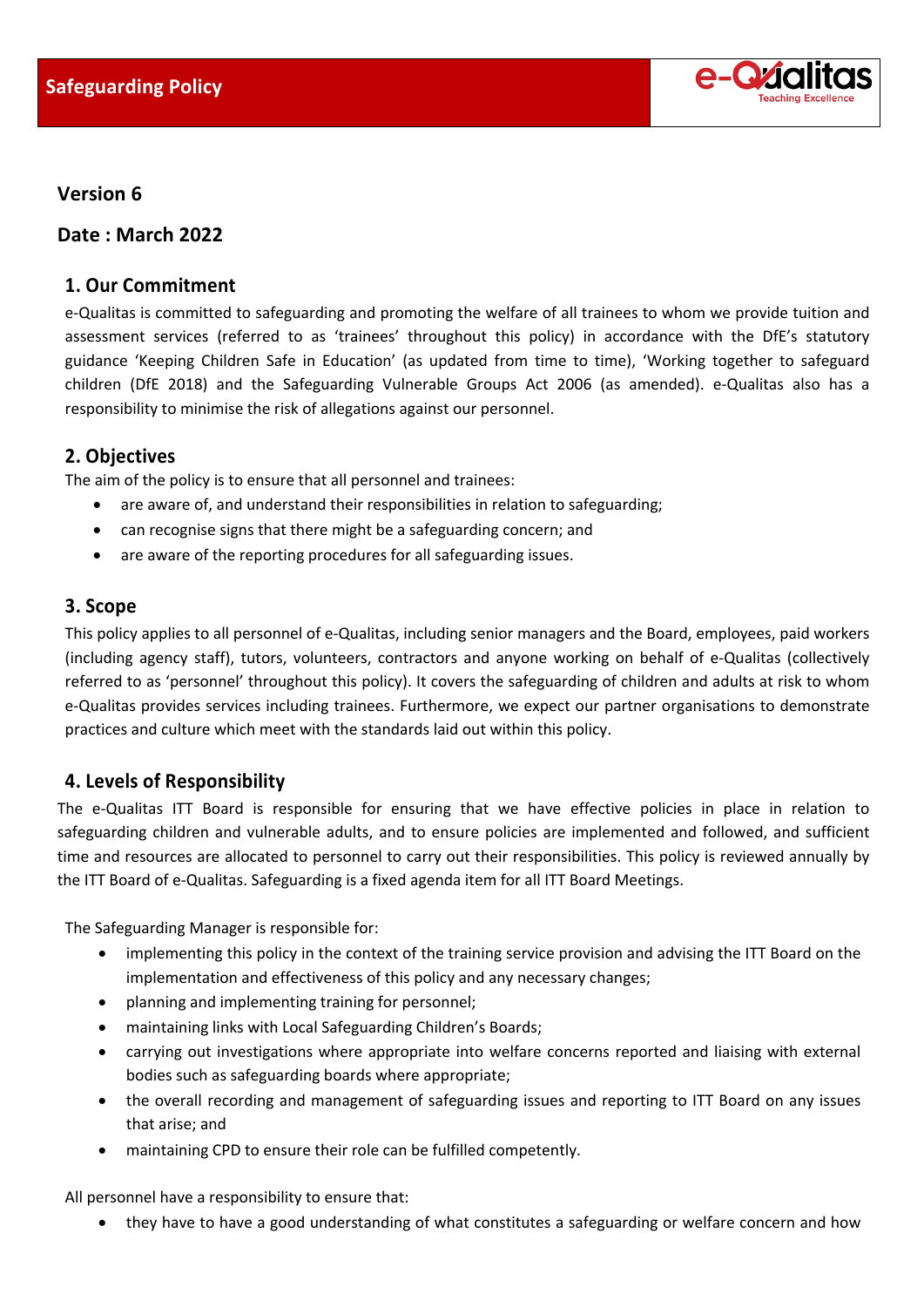# **Safeguarding Policy**



to provide support and guidance in such instances and the channels for escalating a concern;

- all concerns are dealt with appropriately and in a timely manner;
- they comply with this policy, attend training, and read all guidance and literature issued by e-Qualitas relating to this policy;
- they comply with the IT and Communications Policy and are aware the usage of the IT systems (including the internet) operated by eQualitas is monitored.

In addition, tutors must:

- check the safety and welfare with all trainees at each visit/communication;
- provide support and guidance to trainees in relation to any safeguarding matter (seeking advice from the Safeguarding Manager if necessary);
- ensure that trainees complete all safeguarding-related learning activities within their programme including reading the DfE's statutory guidance 'Keeping Children Safe in Education' and the eQualitas Social Media Guidelines;
- advise trainees that they should familiarise themselves, and comply, with the safeguarding / child protection policies and procedures of each school at which they work.

All members of personnel involved in the delivery of services to trainees have to comply with our pre-engagement background vetting checks prior to providing services.

The topic of safeguarding can be very sensitive due to the content and may be difficult for personnel to discuss. If personnel have any concerns over issues raised, they should contact the Safeguarding Manager as quickly as possible.

### **5. e-Qualitas Guidance and Handbooks**

Personnel should familiarise themselves with the handbooks and guidance produced by e-Qualitas which contain some of the detailed procedures, processes, rules and best practice operated by e-Qualitas in order to give effect to this policy.

### **6. Definitions**

### Safeguarding

Safeguarding is the protection of children and adults at risk from abuse and neglect, promoting health and development, ensuring safety and care, and ensuring optimum life chances. There is a wide range of potential safeguarding risks including:

- Abuse (physical, emotional, financial, institutional, sexual, organisational)
- Self-neglect
- Discrimination
- Child sexual exploitation
- Bullying AND cyberbullying
- Domestic abuse
- Substance misuse
- Fabricated or induced Illness
- Faith abuse
- Forced marriage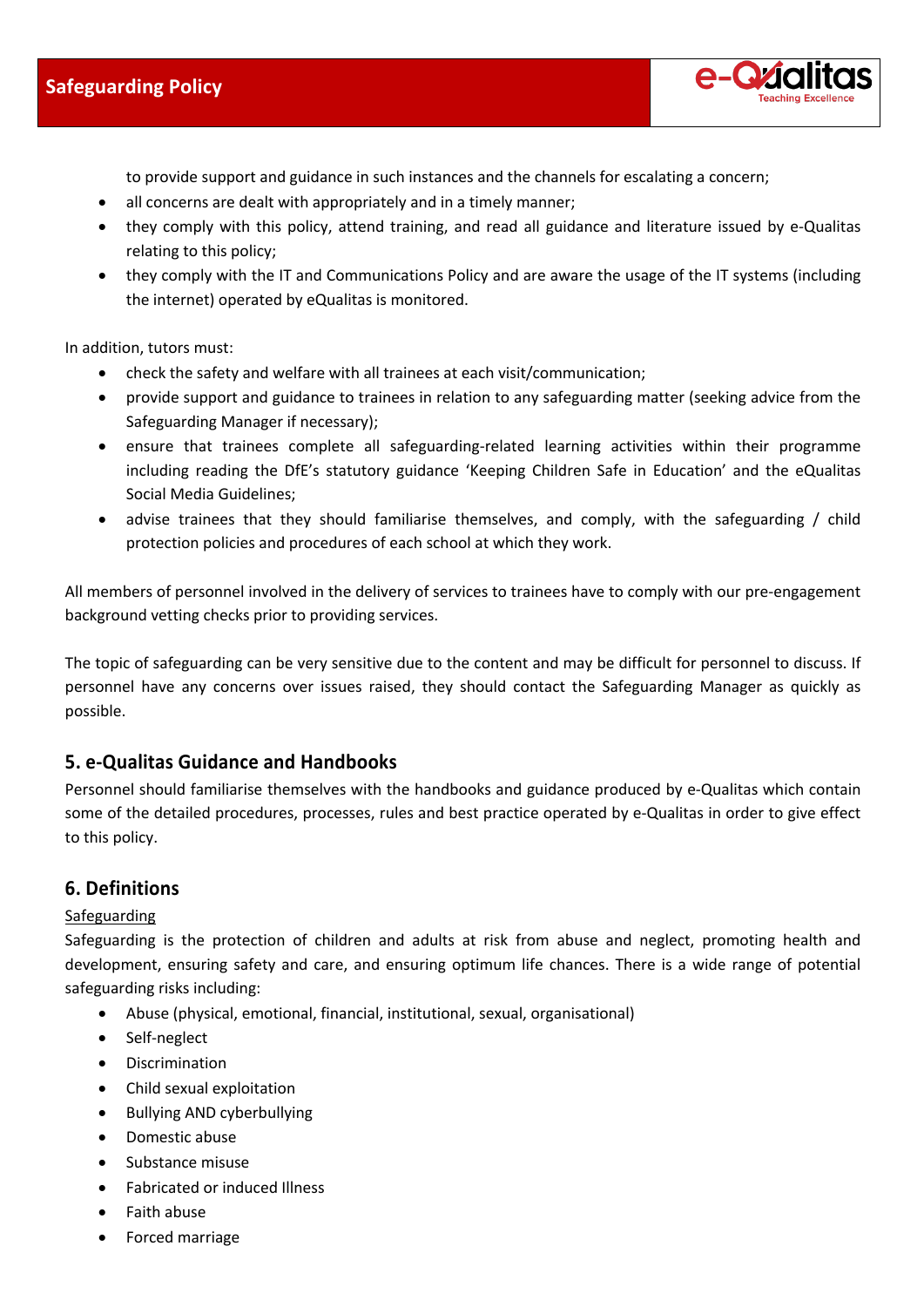

- Gang and youth violence
- Private fostering
- Female genital mutilation (FGM)
- Gender based violence
- Radicalisation
- Sexting
- Teenage relationship abuse
- Trafficking and modern slavery
- Mental health concerns

A child is defined as anyone under the age of 18. An adult at risk is defined as any person over the age of 18 who is or may be in need of community care services by reason of mental or other disability, age or illness; and who is or may be unable to take care of him or herself, or unable to protect him or herself against harm or exploitation.

e-Qualitas expects all personnel to follow the '5R's' procedure in relation to safeguarding : recognition, response, record, report and referral.

# **7. Protection of apprentices**

eQualitas will ensure that trainees are protected and will prevent abuse towards trainees by:

- ensuring that appropriate background vetting checks are carried out in relation to all staff involved in the delivery of training and / or tutoring;
- monitoring IT usage where appropriate;
- having in place regular update visits, during which the trainee will be asked about any concerns including in relation to health, wellbeing and the work / training environment;
- working with partner employing schools to ensure that any concerns relating to abuse are identified and acted upon without delay;
- training personnel to recognise and take action in relation to potential abuse of trainees;
- operating a Helpdesk for trainees, whereby any concerns can be raised and actioned accordingly;
- the appointment of a Wellbeing Lead, who will support trainees in relation to any concerns relating to health and wellbeing.

## **8. Safer Recruitment**

e-Qualitas carries out a safe recruitment process and ensures that all appropriate checks are carried out, and updated as appropriate, in respect of all members of personnel who will work or come into contact with children and adults at risk in line with the Disclosure and Barring Service requirements and the DfE's statutory guidance 'Keeping Children Safe in Education'.

## **9. Reporting a Concern**

All safeguarding concerns relating to trainees should be reported by the person identifying the concern to the Safeguarding Manager immediately using the Safeguarding Reporting Form at Appendix 1. The Safeguarding Manager will then decide investigate the concern, and decide the appropriate course of action, and whether a referral outside the organisation is appropriate. It is important personnel do not pass any information to other parties, or try to investigate the concern themselves. Personnel should be mindful of confidentiality as all trainees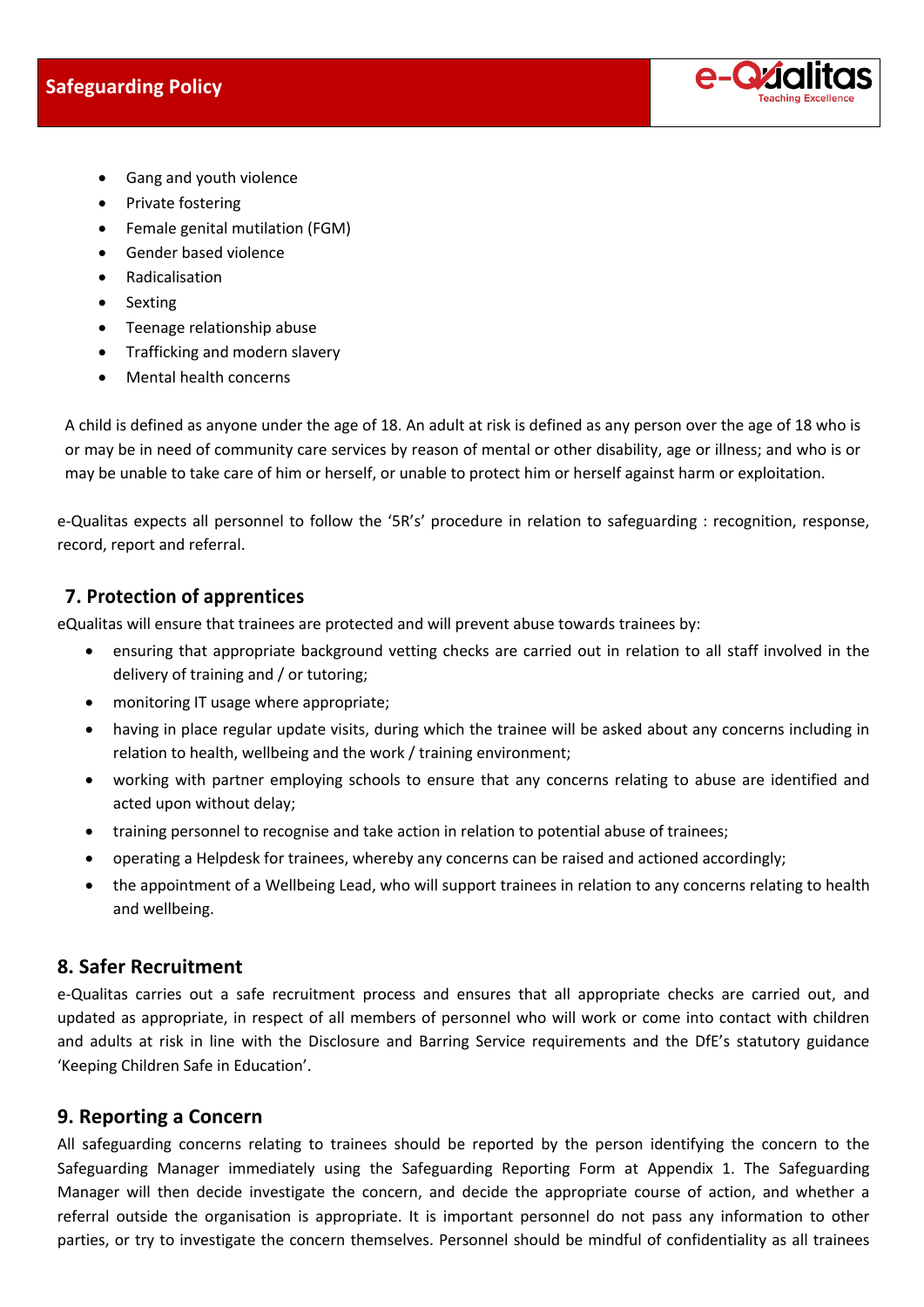

aged 16 and above and of employed status are deemed to be adults, and therefore no information should be passed to parents or carers without prior consent to do so from the trainee.

If a trainee reports a safeguarding issue to a member of personnel which relates to pupils at a partner / employer school, the trainee must be advised to follow the school's reporting procedures under its safeguarding policy. Where this is not possible or appropriate, the trainee should be guided towards the school's whistleblowing procedures in line with statutory guidance. Personnel may support the trainee in speaking to the appropriate individuals within the partner school.

Records of safeguarding issues will be maintained centrally by the safeguarding team and shared where appropriate in accordance with legislation and DfE statutory guidance.

## **10. Training**

In line with the DfE's statutory guidance 'Keeping Children Safe in Education' (as updated from time to time) we are committed to providing all personnel with safeguarding training which will cover the elements defined within the statutory guidance. The content of training will be reviewed on a regular basis to ensure its appropriateness and relevance. Initial training will be provided to all e-Qualitas personnel (including tutors) upon the commencement of their engagement or employment. This will then be supported through the provision of formal annual refresher training. Periodic updates surrounding key safeguarding concepts are communicated to personnel via the internal communication channels.

e-Qualitas will provide trainees with opportunities to explore safeguarding in a safe environment and in a way that is relevant to their learning programme with the aim of improving their knowledge, confidence and awareness of safeguarding. This will be done using the approved resources provided by e-Qualitas.

Individuals involved in both trainee recruitment and staff recruitment complete an in-house safer recruitment training course.

## **11. Contacts**

| Programme Director   | Paula Gladwin                 | 0208 051 8774 |
|----------------------|-------------------------------|---------------|
|                      | Paula@e-qualitas.co.uk        |               |
| e-Qualitas ITT Board | ITTBoard@e-Qualitas.co.uk     | 0208 051 8774 |
| Safeguarding Manager | Safeguarding@e-Qualitas.co.uk | 0208 051 8774 |

## **Associated Policies**

- Equality and Diversity Policy
- Prevent Policy
- Whistleblowing Policy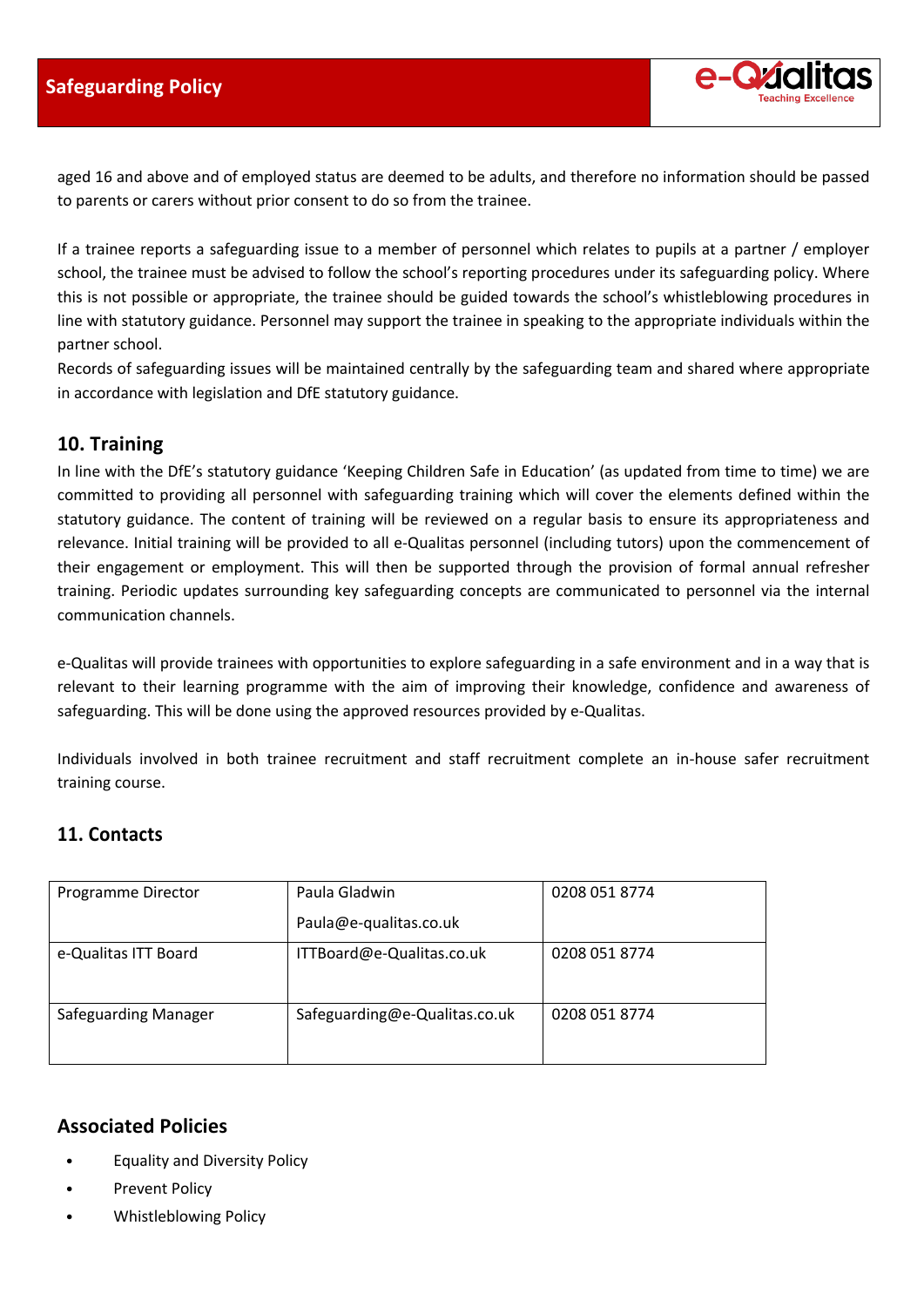

- Complaints and Appeals Policy
- Recruitment of Ex-offenders Policy
- IT and Communications Policy